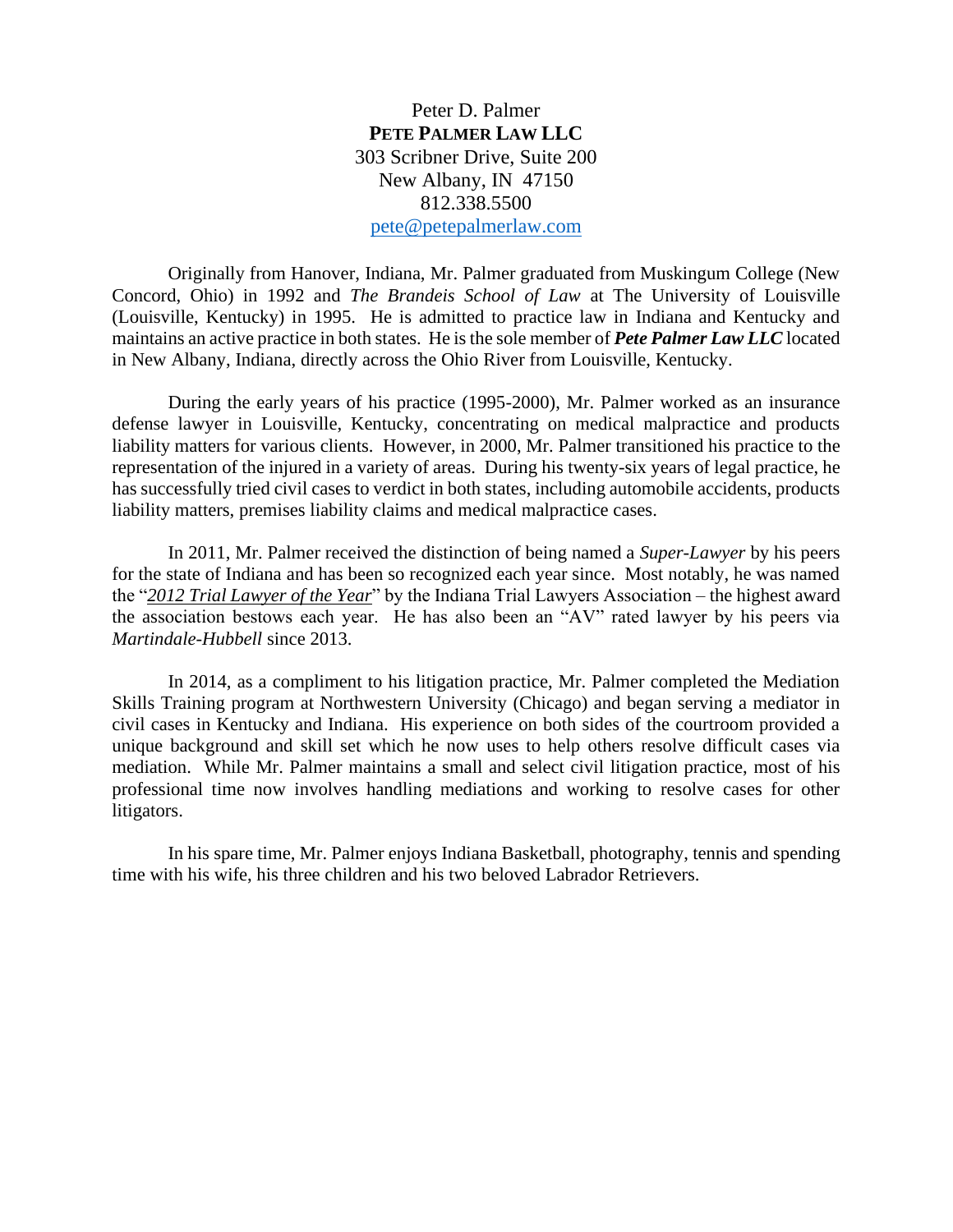# **Peter D. Palmer**

*Curriculum Vitae*

| <b>Contact:</b>            | <b>Pete Palmer Law LLC</b><br>303 Scribner Drive, Suite 200<br>New Albany, Indiana 47150<br>812.338.5500<br>pete@petepalmerlaw.com |                                                                                                                                  |  |
|----------------------------|------------------------------------------------------------------------------------------------------------------------------------|----------------------------------------------------------------------------------------------------------------------------------|--|
| <b>Education:</b>          |                                                                                                                                    | <b>Muskingum University, New Concord, Ohio</b><br>Bachelor of Arts (History), May 1992                                           |  |
|                            |                                                                                                                                    | University of Louisville, Brandeis School of Law; Louisville, Kentucky<br>Juris Doctorate, May 1995                              |  |
| <b>Mediation training:</b> |                                                                                                                                    | <b>Northwestern University (Chicago, IL)</b><br>Mediation Skills training class (certificate - 40 hours)<br>February 17-21, 2014 |  |
|                            |                                                                                                                                    | <b>Advanced Civil Mediation</b> (6 Hours)<br>July 18, 2013, Indianapolis, IN                                                     |  |
|                            |                                                                                                                                    | April 19, 2017, Indianapolis, IN [faculty/presenter]                                                                             |  |
|                            |                                                                                                                                    | <i>Mediation Strategy &amp; Skills Workshop</i> (7.5 hours)<br>October 21, 2016, Frankfort, KY                                   |  |

## **Professional Experience:**

*Pete Palmer Law LLC*. New Albany, Indiana (*January 2017 to present*) Solo practitioner with a concentration in mediation of Indiana and Kentucky civil matters, arbitration of Nursing Home cases and Medical Review Panel Chair work.

*Palmer Thompson Law, LLC*. New Albany, Indiana (*August, 2010 to December 2016*) Founding partner of small firm litigation practice concentrating on medical negligence and significant personal injury cases from a plaintiff's perspective throughout Indiana and Kentucky.

*Schad & Palmer*, *P.C.* New Albany, Indiana (*September, 2002 to August, 2010*) Named partner in a small firm litigation practice concentrating on medical negligence, class action litigation and significant personal injury cases from a plaintiff's perspective in Kentucky and Indiana.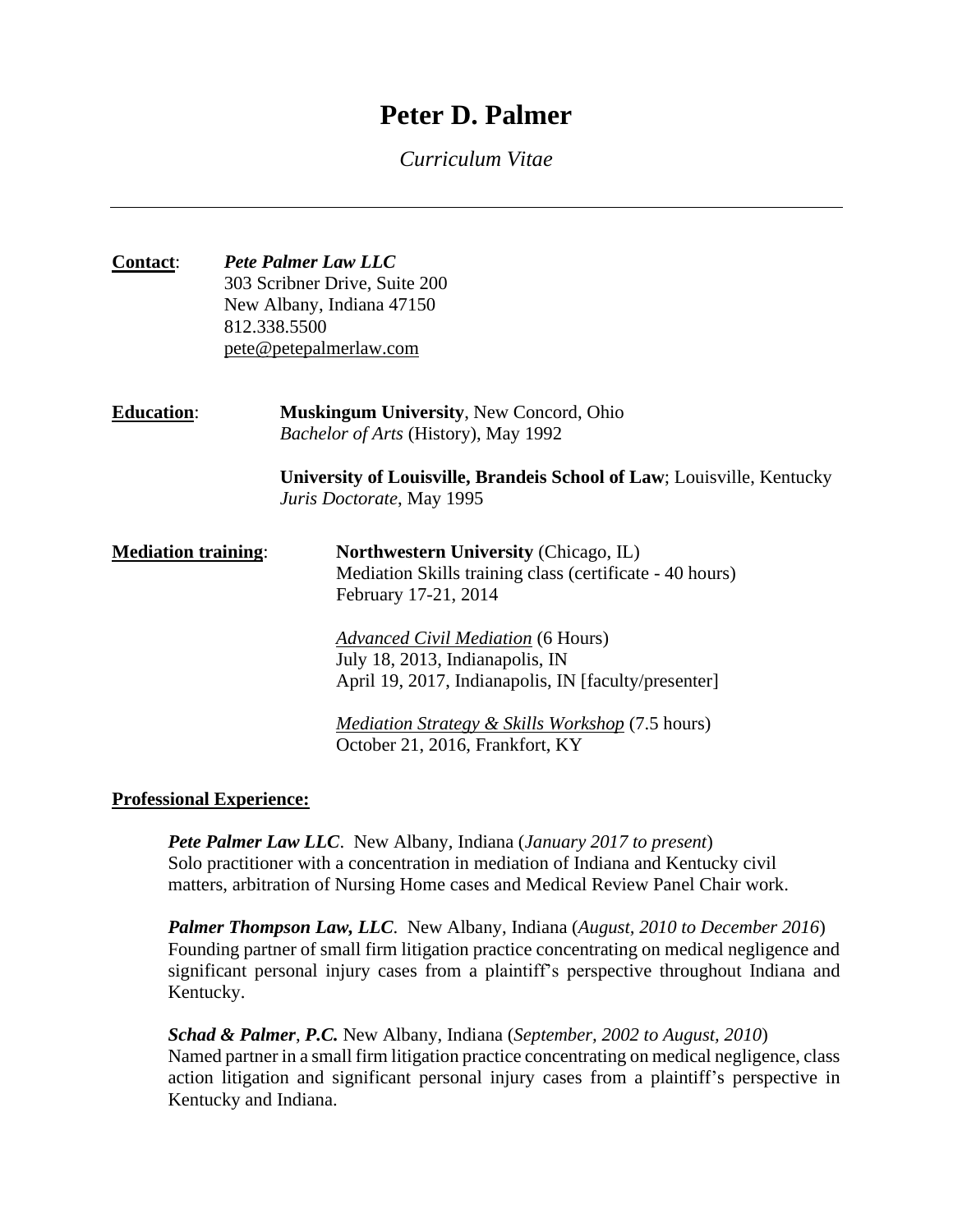*Gray & Weiss*, Louisville, Kentucky (*May, 2000 to September, 2002*) Litigation practice concentrating on medical negligence, class action litigation and significant personal injury cases from a plaintiff's perspective in Kentucky and Indiana.

*O'Bryan, Brown & Toner*, Louisville, Kentucky (*December 1998 to May, 2000*) Insurance and corporate defense practice focusing on medical negligence and products liability litigation in Kentucky and Indiana.

*Schiller, Osbourn & Barnes*, Louisville, Kentucky (*April, 1996 to November, 1998*) Insurance defense litigation focusing on medical negligence and general injury litigation.

*Eckert, Alcorn & Goering*, Madison, Indiana. (*May, 1995 to April, 1996*) General practice of law, including civil litigation and criminal defense.

## **Licensure**

Admitted to practice law, Kentucky (October, 1995) and Indiana (October, 1995)

Admitted to practice law, U.S. District Courts for the Eastern & Western Districts of Kentucky, the U.S. District Court for the Southern District of Indiana (October, 1995), and United States Court of Appeals for the Sixth and Seventh Circuits

### **Professional Recognition & Awards**

Rated **AV- Preeminent** by *Martindale-Hubbell* (2013)

Named Indiana "*Super Lawyer*" each year continuously from 2011 to present (2021)

Recipient, 2012 "*Trial Lawyer of the Year"* award - Indiana Trial Lawyers Association

Named to Indiana Trial Lawyers Association "*College of Fellows*" (2012)

### **Publications & Lectures**

- (1) Author and lecturer, *Uninsured and Underinsured Motorist Law in Kentucky*, CLE Seminar, Louisville, Kentucky, January 19, 2001.
- (2) Author and lecturer: *Handling Medical Negligence Cases in Kentucky*, CLE Seminar, Louisville, Kentucky, January 10, 2002.
- (3) Invited Guest lecturer, *Advanced Trial Practice*, University of Louisville School of Law, Spring Semester, 2002.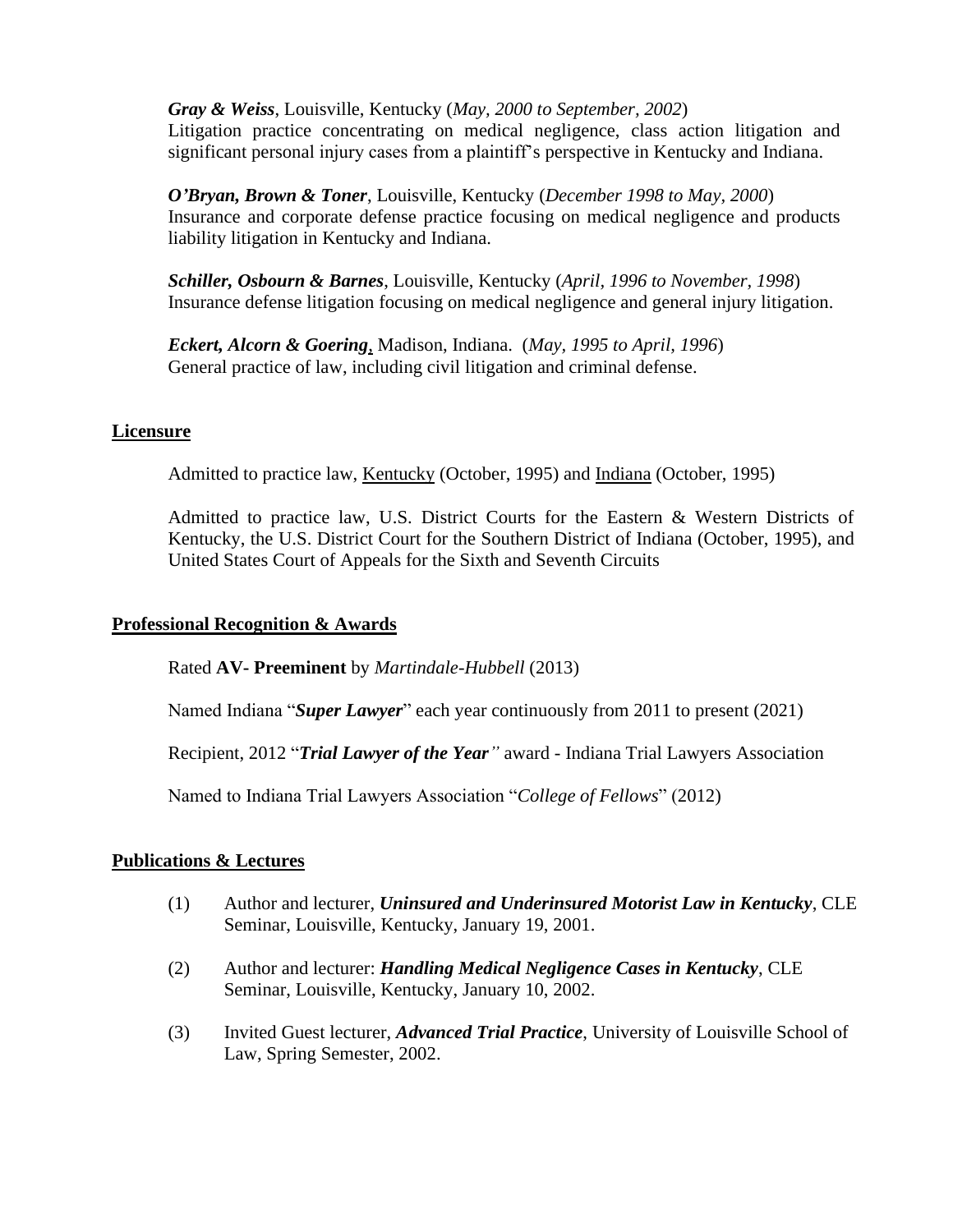- (4) Invited Speaker, Journal Club: Plastic Surgery Department, University of Louisville School of Medicine, *How to Avoid Being Sued for Medical Malpractice*, Fall, 2004.
- (5) Author and lecturer: *Confessions of a Former Medical Malpractice Defense Attorney*, Indiana Trial Lawyers CLE, Indianapolis, Indiana, March 24, 2005.
- (6) Author and lecturer: *Nuts & Bolts of Kentucky Law*; Indiana Trial Lawyers Association, CLE Seminar, Indianapolis, Indiana, March 2, 2007.
- (7) Invited Speaker, Journal Club/ Plastic Surgery Department University of Louisville School of Medicine, *How to Avoid Being Sued for Medical Malpractice***.** Spring, 2007.
- (8) Program Chair and lecturer, *The Best Case I Ever Lost: Lessons Learned the Hard Way***.** Indiana Trial Lawyers CLE Seminar, New Albany, IN. October 3, 2008.
- (9) Invited Speaker, *Legal Issues in Medical Practice*, United States Air Force Base, Keesler Medical Center, Biloxi, Mississippi, November 5, 2009.
- (10) Author and lecturer: *Discovery of Medical Evidence*, Indiana Continuing Legal Education Foundation, Indianapolis, Indiana, August 27, 2010.
- (11) Author and lecturer: *Settlement Strategies for Medical Malpractice Cases*, Indiana Trial Lawyers CLE Seminar, Indianapolis, Indiana, April 29, 2011.
- (12) Invited Speaker, Plastic Surgery Department University of Louisville School of Medicine, *How to Avoid Being Sued for Medical Malpractice***.** May 2, 2011.
- (13) Invited Speaker, *The Medical Legal Nightmare*, Kentucky Medical Association Annual Meeting, Louisville, Kentucky, September 14, 2011.
- (14) Invited Speaker, *Medical Legal Questions…and Some Answers*, American Association of Plastic Surgeons' 91<sup>st</sup> Annual Meeting, San Francisco, California, April 17, 2012.
- (15) Invited Speaker, *How to Deal with an Adverse Medical Review Panel Member at Trial*, Indiana Trial Lawyers CLE seminar, Indianapolis, Indiana. May 4, 2012.
- (16) Invited Speaker, *Two Parties, One Oath - A Conversation on Civility*, *A presentation of The Indiana Supreme Court, along with Defense Trial Counsel of Indiana and the Indiana Trial Lawyers Association*, IUPUI School of Law – Indianapolis, Indiana. May 24, 2012.
- (17) Program Chair and lecturer, *The Best Case I Ever Lost: Lessons Learned The Hard Way***.** Indiana Trial Lawyers CLE Seminar, Indianapolis, IN. January 17, 2013.